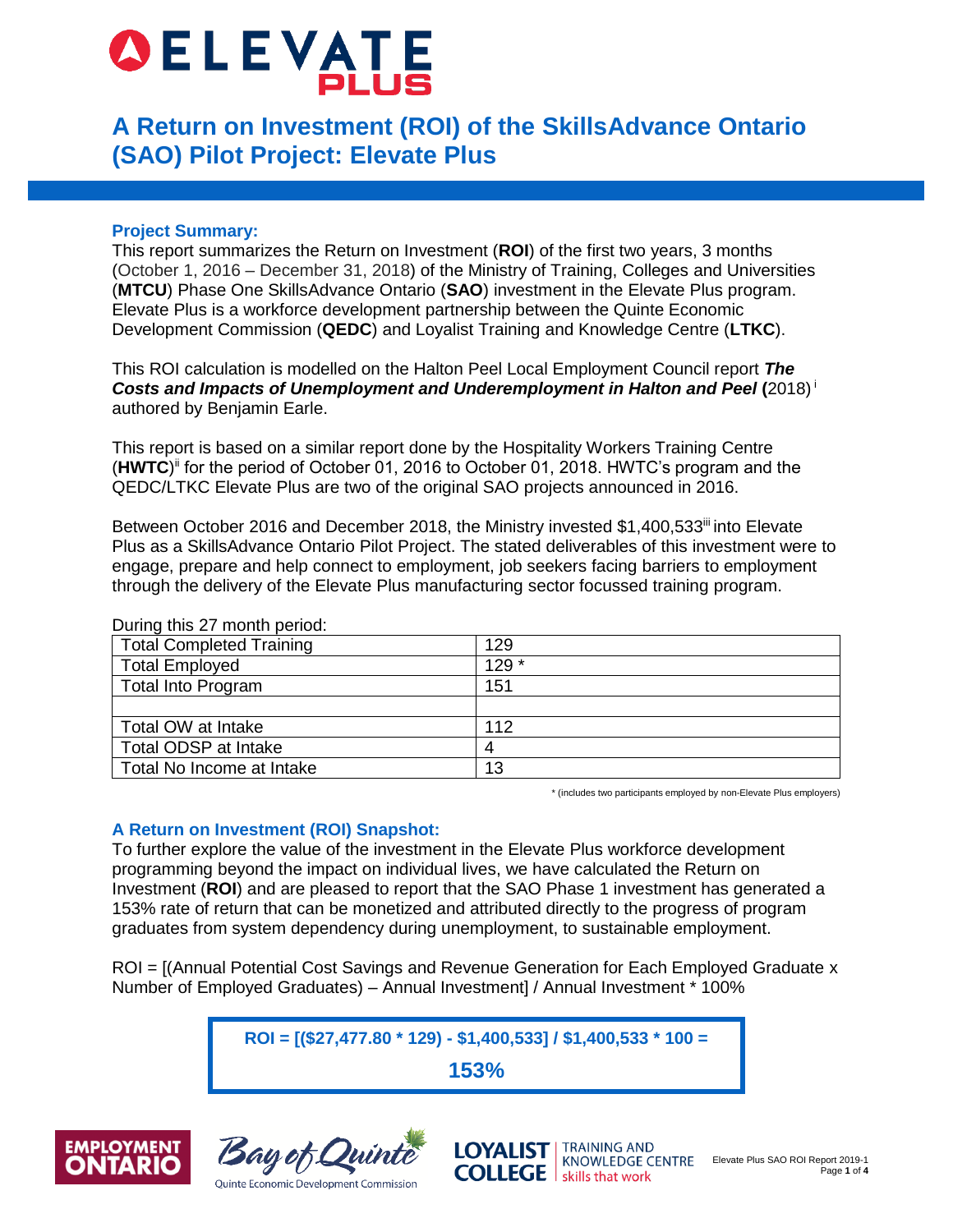

#### **Calculation Details:**

With an average annual investment of \$622,459<sup>iv</sup> through the SAO stream, 129 individual job seekers successfully connected to employment after graduating from Elevate Plus. Participants working 2,000 hours a year earning the \$14/hour minimum wage will have an annual income of \$28,000". Table 1 outlines the Annual Potential Cost Savings and Revenue Generation for each employed SAO graduate, calculated based on this income rate.

| Table 1: Annual Cost Savings and Revenue Generation for Each Employed SAO Graduate with an Annual<br><b>Income of \$28,000</b>                   |                                                                                                                                                                 |                                                                                                                                                                                  |             |  |
|--------------------------------------------------------------------------------------------------------------------------------------------------|-----------------------------------------------------------------------------------------------------------------------------------------------------------------|----------------------------------------------------------------------------------------------------------------------------------------------------------------------------------|-------------|--|
| Category                                                                                                                                         | Consideration                                                                                                                                                   | <b>Employee Calculation</b>                                                                                                                                                      | Subtotal    |  |
| <b>Employee Social</b><br><b>Contribution Payments</b>                                                                                           | Canada Pension Plan<br>(CPP)                                                                                                                                    | 4.95% required contribution rate, less<br>\$3,500 annual basic exemption.vi                                                                                                      | \$1,212.75  |  |
|                                                                                                                                                  | <b>Ontario Health Premium</b><br>(OHP)                                                                                                                          | The health premium ranges from \$0 if<br>taxable income is \$20,000 or less, to<br>\$900 if the taxable income is more than<br>\$200,600.vii                                     | \$100.00    |  |
|                                                                                                                                                  | <b>Employment Insurance</b><br>(EI)                                                                                                                             | Required contribution of 1.88% of<br>insurable earnings up to \$50,800, with<br>a maximum annual contribution of<br>\$955.viii                                                   | \$526.40    |  |
| <b>Contributions in Direct</b><br><b>Employee Taxation</b>                                                                                       | <b>Federal Tax</b>                                                                                                                                              | 15% on the first \$46,605 of taxable<br>income. <sup>ix</sup>                                                                                                                    | \$4,200.00  |  |
|                                                                                                                                                  | <b>Provincial Tax</b>                                                                                                                                           | 5.05% on the first \$42,960 of taxable<br>income. <sup>x</sup>                                                                                                                   | \$1,414.00  |  |
| Potential Contribution in HST<br>Revenue                                                                                                         | <b>Ontario Harmonized Tax</b><br>(HST)                                                                                                                          | After tax income (\$20,546.85), less<br>4.4% average Canadian Savings for<br>2018 <sup>xi</sup> , multiplied by 13% HST.                                                         | \$2,553.56  |  |
| <b>Potential Employer Social</b><br><b>Contribution Payments.</b>                                                                                | Canada Pension Plan<br>(CPP)<br><b>Employer Health Tax</b><br>(EHT)<br><b>Employment Insurance</b><br>(EI)<br>Workplace Safety and<br>Insurance Board<br>(WSIB) | Rates vary based on total payroll<br>amounts. Average employer social<br>contribution rate in Canada for 2016 at<br>12.1%.xii                                                    | \$3,388.00  |  |
| <b>Average Potential Social</b><br>Assistance Payment promoted<br>by Unemployment                                                                | Ontario Works (OW)<br><b>Ontario Disabilities</b><br>Support Program<br>(ODSP)                                                                                  | Total of \$7,076,553,100xiii cost of OW<br>and ODSP, divided by 598,000 cases in<br>Ontarioxiv for 2016/2017.                                                                    | \$11,833.70 |  |
| Average cost of at least one<br>unsuccessful engagement<br>with an Employment Ontario<br>(EO) Program, prompted by<br>Unemployment <sup>xv</sup> | <b>Employment Ontario</b><br>(EO)                                                                                                                               | Estimated total of \$1,327,142,900 <sup>xvi</sup><br>cost of EO employment services,<br>divided by number of assisted and<br>unassisted EO clients 590,000 for<br>2016/2017.xvii | \$2,249.39  |  |
| <b>Total cost savings/revenue generation</b>                                                                                                     |                                                                                                                                                                 | \$27,477.80                                                                                                                                                                      |             |  |
| <b>Investment per participant</b>                                                                                                                |                                                                                                                                                                 | \$10,856.85                                                                                                                                                                      |             |  |
| <b>Difference</b>                                                                                                                                |                                                                                                                                                                 | $+$ \$16,620.95                                                                                                                                                                  |             |  |







KNOWLEDGE CENTRE Elevate Plus SAO ROI Report 2019-1 Page **2** of **4**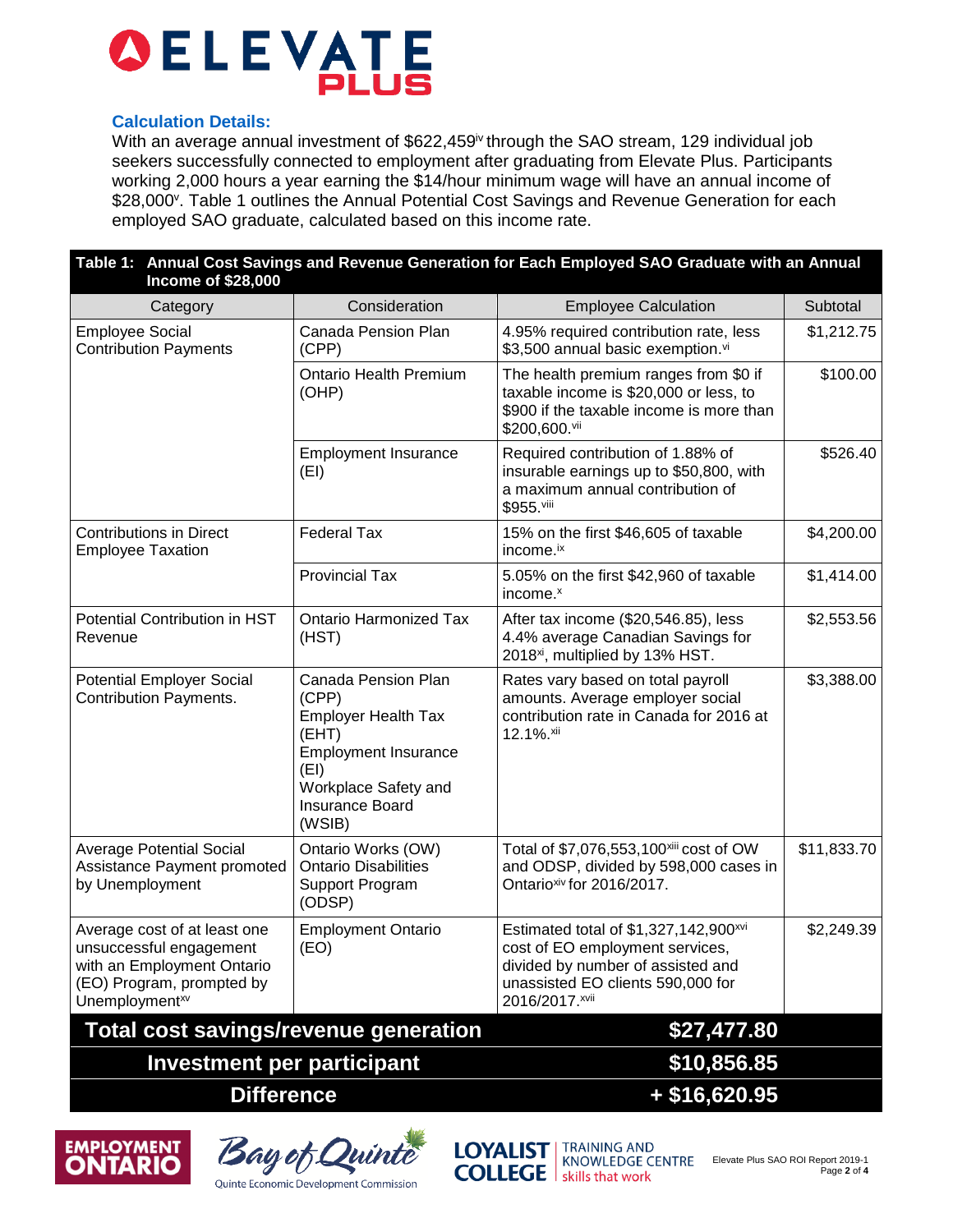

#### **Beyond A Monetized ROI Snapshot:**

It is important to note that the ROI model outlined here is not inclusive of all associated costs of unemployment. Unemployment has direct as well as indirect impacts on multiple social and health-related indicators of wellbeing. The calculation of the total costs of unemployment are limited by the lack of available disaggregated data.

The monetized calculations outlined here provide a conservative minimum cost estimate, based on local unemployment metrics. These calculations are not entirely reflective of the total social impact cost such as increased rates of health issues and healthcare usage or higher risk of contact with the justice system, which are generally linked to higher system costs and are wellunderstood to be exacerbated by unemployment.

Table 2 provides demographic insights into Elevate Plus program participants at intake representing a compelling cross section of Ontario's most vulnerable populations.

#### **Table 2: Critical Indicators of Well-Being for Elevate Plus SAO Participants at Intake, when Compared to Average Available Ontario Rates**

| <b>Indicator of Well-Being</b>                             | <b>Average Ontario Rates</b><br>(latest publicly available data) | <b>Elevate Plus Program</b><br><b>Participant Rates</b> |
|------------------------------------------------------------|------------------------------------------------------------------|---------------------------------------------------------|
| Participation rate                                         | 65% <sup>xviii</sup>                                             | 0%                                                      |
| Average length of unemployment                             | 19.6 weeks <sup>xix</sup><br>(4.5 months)                        | 97 weeks<br>(22 months)                                 |
| Living with a diagnosed/disclosed disability               | $15%$ <sup>xx</sup>                                              | 9%                                                      |
| Living on social assistance (OW, ODSP)                     | $< 5\%$                                                          | 90%                                                     |
| High school equivalency or lower educational<br>background | $<$ 23% $^{xxi}$                                                 | 86%                                                     |

#### **Employer Impacts:**

Factored into the program costs and included in the cost per participant (\$980) is training to improve the retention and performance improvement capabilities of the manufacturer partners. This employer capacity building is important as the cost and impact of turnover can adversely affect manufacturers' viability as well as the impact on employees who may leave, underperform or disengage. Up to December 31, 2018, 66 supervisors, managers and lead hands from 18 manufacturers from the Bay of Quinte Region and Northumberland County completed training that prepares them to better support their new and existing employees.

Estimates of the cost of employee turnover<sup>xxii</sup> for entry level positions average around 30% to 50% of an employee's annual salary. This includes costs related to hiring, onboarding and training, learning and development, reduced/lost production and time when a role is unfilled. For a \$14/hour job this can amount to \$11,200/year at a 40% turnover cost.

#### **Summary:**

We would like to thank the Ministry of Training, Colleges and Universities for their support and investment in the SkillsAdvance Ontario Project. For an initial investment of \$1,400,533 over 27 months at a 153% return on investment this program has saved the Government of Ontario \$2,144,102 (\$952,935 per year or \$16,621 per graduate).







Elevate Plus SAO ROI Report 2019-1 Page **3** of **4**